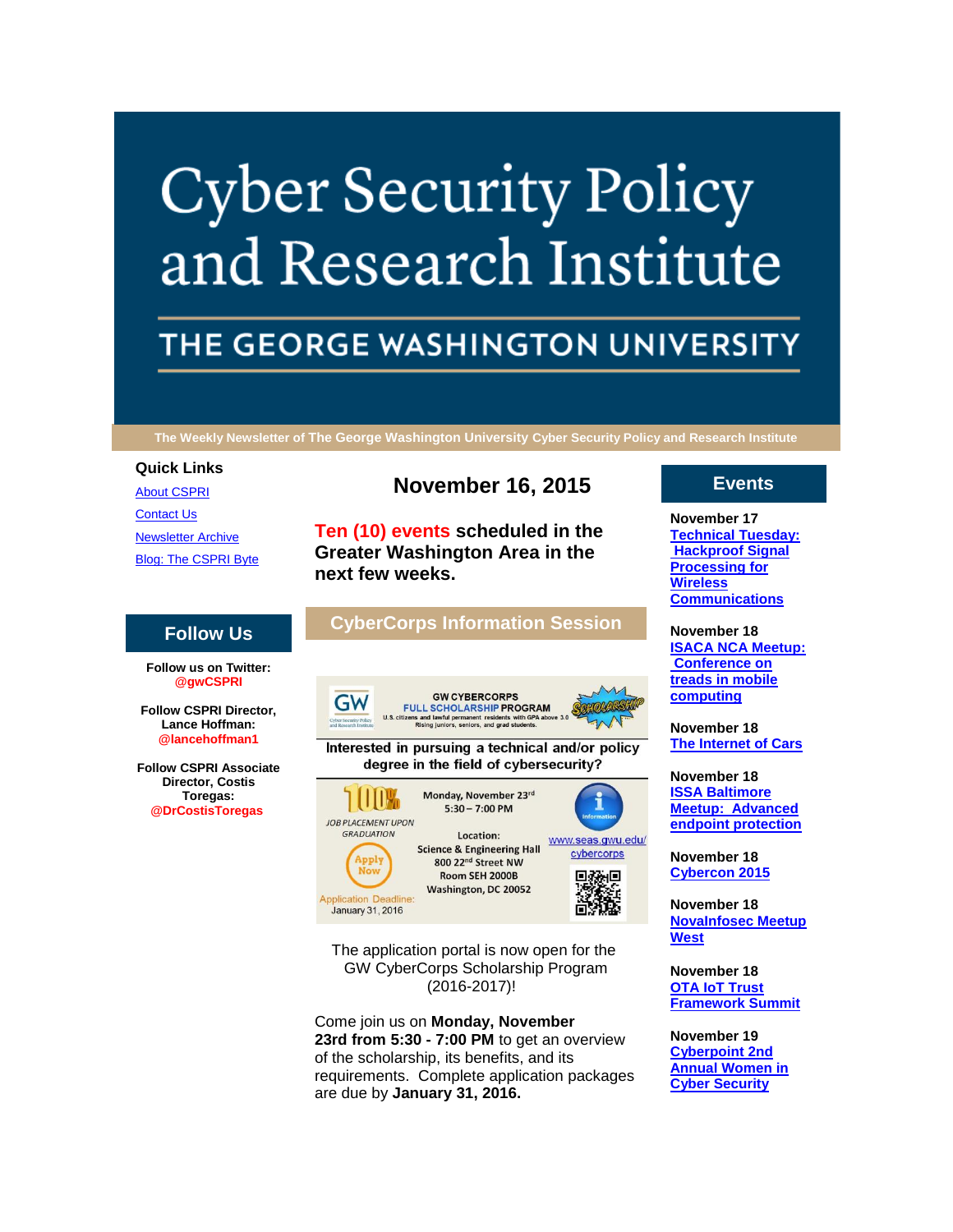**Location:** The George Washington University Science & Engineering Hall 800 22nd Street NW Room 2000B Washington, DC 20052

Click **[here](http://r20.rs6.net/tn.jsp?f=001XxgK0qgIn3r6pQMoNxNq4ZPsaPV5OFvp2_fLHI3oH8P1r401N-R-M8ZhKqXY-kHr_Bk38XxJGjodPaTp01_qXYPsU0Ra5gG_Sd6XXWB56JgtW27tu9YDdfyeuyZgS55bWRx4h2xhYfS6YLYWCPHv0AQEosL5i7d_Xc_D0AvKcpIpfSZNQ34e4e_90o6vFmAX&c=4vK-oovvYgVKYgAV0-zvNRozD4qitsZKUqbur6sS_fGbPGUniJQirQ==&ch=9ojG_G0aG0042vgDiyGlyDivR0ytvjGoV0Uzcv_4zm9fa-Cj9nLqzw==)** for the CyberCorps webpage.

# **Legislative Lowdown**

-A House panel last week approved two cybersecurity bills aimed at helping states and ports fight off hackers, reports The Hill. The first bill would direct the federal government to provide state and local officials with the technical know-how and strategies they are lacking in the fight against overseas cyberattacks. The second bill would help maritime ports share data on hacking threats in the hopes of staving off a destructive attack. "Ports have been increasing the amount of automation used to move cargo from ships to trucks and rail, which has raised fears about potential cyberattacks," writes Cory Bennett.

# **Cyber Security Policy News**

### **Microsoft: international servers**

Microsoft will store data for European cloud computing customers on servers run by a German company to reassure them that their data can't be accessed by U.S. authorities, reports The Hill. "It's an admission from the company that tech firms will need to find new ways to satisfy overseas customers' privacy concerns after a European Union court invalidated a key data safety pact," [writes](http://r20.rs6.net/tn.jsp?f=001XxgK0qgIn3r6pQMoNxNq4ZPsaPV5OFvp2_fLHI3oH8P1r401N-R-M6tKmzzFEjv_EVP5Lt1kZoAxP15H09jCSMBcimjUqYaC-J9NdxXJXDfxQQrIPEKgX6pmtQJMHdBfouHPfwSUlr0jywxftNq9REHjQ9XOWVyN0XAuutfBZ6gxQKAqFvB-Mc-BAyBLKyohjrfMXiopWraVPI6FZingesW1vpelRKUqJQb3R4nNBV74x6pFLRCKicD6ABdmVKIJWZF6qMJskg8emViZBxRxQdCW7xoKZRTd&c=4vK-oovvYgVKYgAV0-zvNRozD4qitsZKUqbur6sS_fGbPGUniJQirQ==&ch=9ojG_G0aG0042vgDiyGlyDivR0ytvjGoV0Uzcv_4zm9fa-Cj9nLqzw==) David McCabe. "Microsoft saidWednesday that it would offer customers the option of storing their data in two server farms in Germany, likely in 2016."

#### **Cyber insurance on the rise**

-More businesses are filing cyber insurance claims related to data breaches of late, according to a new study. "A recen[tWells Fargo survey](http://r20.rs6.net/tn.jsp?f=001XxgK0qgIn3r6pQMoNxNq4ZPsaPV5OFvp2_fLHI3oH8P1r401N-R-M6tKmzzFEjv_bF_oaroPVCr4Wgo1WyeMhOu86wiIqnYF3wkk9cxhAT93mMBMIR4XENjROKmzMvJCrHcLzHpJp_qFBdXcw7EUfFkihO-vRozz3JqFZ317z4mKHP5SjFmNyVWK3e0d9hraOT9iDZsJqmenGJSBty3cpjHOn_V47-Dh6Ctyx7Bg68YbLAeOB8RX7oFmYcxf1cqgRSiHnWhtkqwZnvZNz_yozyFbRKqgQqXMbigyjr2e2EHB-f8_GGKhhqM8qb2N6mqsFpup-MpqN5n93SnDgZUnOQ==&c=4vK-oovvYgVKYgAV0-zvNRozD4qitsZKUqbur6sS_fGbPGUniJQirQ==&ch=9ojG_G0aG0042vgDiyGlyDivR0ytvjGoV0Uzcv_4zm9fa-Cj9nLqzw==) of 100 U.S. middle-market and large companies found that 85 percent say they have purchased cyber and data privacy insurance, while 44 percent have already filed a claim as a result of a breach," [reports](http://r20.rs6.net/tn.jsp?f=001XxgK0qgIn3r6pQMoNxNq4ZPsaPV5OFvp2_fLHI3oH8P1r401N-R-M6tKmzzFEjv_O4GAbk920IvRgsfApKuyD7fUliDixNO3LhyhIPFeBVHNSQ7ZDFgvU7WvXLHSMi9Y2DDxNIQZThThibKD9zE0quKy7sZvuQ-Mmp_8x3DeUQc9adIqeb5wgXyzDg2hpKgbEY8VTr5-GlTLk2wtuRjpqLNT0coM2rA9xCGUmFH0TVjeiUYEa6OPYVcf0STr4r4LrRVRltGej9Z7j0_1gATY2w==&c=4vK-oovvYgVKYgAV0-zvNRozD4qitsZKUqbur6sS_fGbPGUniJQirQ==&ch=9ojG_G0aG0042vgDiyGlyDivR0ytvjGoV0Uzcv_4zm9fa-Cj9nLqzw==) James Eng for NBC News. "The report didn't look into the total cost of the claims but a [recent study by NetDiligence](http://r20.rs6.net/tn.jsp?f=001XxgK0qgIn3r6pQMoNxNq4ZPsaPV5OFvp2_fLHI3oH8P1r401N-R-M6tKmzzFEjv_f-vUd0oyZdbKc6xnit6bVtR-vBa6lamge6BLRlXlboprLRcS8oaIlYc33JZ-x7lfZhQDKOglMvW8Vpr31WC5Cp6QMBDFGvZK5OT73ibguX7BfsN-nEso1RiK31CaI6CJ7CIRF5wTQsczdmXzefrri2Z6v4tSj4XnOzi8LvWWwLUbvUEeAnsn_MTdJ2KrUIMc&c=4vK-oovvYgVKYgAV0-zvNRozD4qitsZKUqbur6sS_fGbPGUniJQirQ==&ch=9ojG_G0aG0042vgDiyGlyDivR0ytvjGoV0Uzcv_4zm9fa-Cj9nLqzw==) pegged the average claim for a large company at \$4.8 million."

### **2016 National Defense Authorization Act**

-President Obama is set to sign a defense bill ordering the Pentagon to probe every major weapon system for hacker entryways. Among many passages dedicated to cybersecurity in the [2016 National Defense](http://r20.rs6.net/tn.jsp?f=001XxgK0qgIn3r6pQMoNxNq4ZPsaPV5OFvp2_fLHI3oH8P1r401N-R-M6tKmzzFEjv_3yxkSWMeT0Z_uaQF84xII3rx9vnIUseImuBLiBTErt5Xgv88Oac6rbNYW20ATSXArpYLEef6I1PZDIfMnPUPCDikF_-vyxgGTIcszomBWUKxVDuVUGDFdnEssApOOezo7f9ZF6JXZylKncSh2o-wSEsIerfswcJ3mohfB5hV9l__-zw7ZEz6X7gqtGgOBESoiAze6kX2cE8_FWmlPkphEUcomD3w1ynV&c=4vK-oovvYgVKYgAV0-zvNRozD4qitsZKUqbur6sS_fGbPGUniJQirQ==&ch=9ojG_G0aG0042vgDiyGlyDivR0ytvjGoV0Uzcv_4zm9fa-Cj9nLqzw==)  [Authorization Act](http://r20.rs6.net/tn.jsp?f=001XxgK0qgIn3r6pQMoNxNq4ZPsaPV5OFvp2_fLHI3oH8P1r401N-R-M6tKmzzFEjv_3yxkSWMeT0Z_uaQF84xII3rx9vnIUseImuBLiBTErt5Xgv88Oac6rbNYW20ATSXArpYLEef6I1PZDIfMnPUPCDikF_-vyxgGTIcszomBWUKxVDuVUGDFdnEssApOOezo7f9ZF6JXZylKncSh2o-wSEsIerfswcJ3mohfB5hV9l__-zw7ZEz6X7gqtGgOBESoiAze6kX2cE8_FWmlPkphEUcomD3w1ynV&c=4vK-oovvYgVKYgAV0-zvNRozD4qitsZKUqbur6sS_fGbPGUniJQirQ==&ch=9ojG_G0aG0042vgDiyGlyDivR0ytvjGoV0Uzcv_4zm9fa-Cj9nLqzw==) is a section on evaluating cyber

**November 19 [ISSA NoVA Meetup:](http://r20.rs6.net/tn.jsp?f=001XxgK0qgIn3r6pQMoNxNq4ZPsaPV5OFvp2_fLHI3oH8P1r401N-R-MyPy2M3IlZrc6L5Zsg-zrN3Zn1jAdmH_FvwFV2e4WJRsmpxtteN8bh6qQDYwlrsMKIYyrQxfiTGYwlFn1VUEcJ1XnfpNqs3HnoECryt_hlpjhJAgY7nI0D4hDqY6HV9CaqqvC1JP6C4lwhJ7DUj8psQ=&c=4vK-oovvYgVKYgAV0-zvNRozD4qitsZKUqbur6sS_fGbPGUniJQirQ==&ch=9ojG_G0aG0042vgDiyGlyDivR0ytvjGoV0Uzcv_4zm9fa-Cj9nLqzw==)  From [Click to](http://r20.rs6.net/tn.jsp?f=001XxgK0qgIn3r6pQMoNxNq4ZPsaPV5OFvp2_fLHI3oH8P1r401N-R-MyPy2M3IlZrc6L5Zsg-zrN3Zn1jAdmH_FvwFV2e4WJRsmpxtteN8bh6qQDYwlrsMKIYyrQxfiTGYwlFn1VUEcJ1XnfpNqs3HnoECryt_hlpjhJAgY7nI0D4hDqY6HV9CaqqvC1JP6C4lwhJ7DUj8psQ=&c=4vK-oovvYgVKYgAV0-zvNRozD4qitsZKUqbur6sS_fGbPGUniJQirQ==&ch=9ojG_G0aG0042vgDiyGlyDivR0ytvjGoV0Uzcv_4zm9fa-Cj9nLqzw==)  [Pwnage and Back](http://r20.rs6.net/tn.jsp?f=001XxgK0qgIn3r6pQMoNxNq4ZPsaPV5OFvp2_fLHI3oH8P1r401N-R-MyPy2M3IlZrc6L5Zsg-zrN3Zn1jAdmH_FvwFV2e4WJRsmpxtteN8bh6qQDYwlrsMKIYyrQxfiTGYwlFn1VUEcJ1XnfpNqs3HnoECryt_hlpjhJAgY7nI0D4hDqY6HV9CaqqvC1JP6C4lwhJ7DUj8psQ=&c=4vK-oovvYgVKYgAV0-zvNRozD4qitsZKUqbur6sS_fGbPGUniJQirQ==&ch=9ojG_G0aG0042vgDiyGlyDivR0ytvjGoV0Uzcv_4zm9fa-Cj9nLqzw==)**

**November 19 [CharmSec Meetup](http://r20.rs6.net/tn.jsp?f=001XxgK0qgIn3r6pQMoNxNq4ZPsaPV5OFvp2_fLHI3oH8P1r401N-R-MyPy2M3IlZrc6L5Zsg-zrN3Zn1jAdmH_FvwFV2e4WJRsmpxtteN8bh6qQDYwlrsMKIYyrQxfiTGYwlFn1VUEcJ1XnfpNqs3HnoECryt_hlpjhJAgY7nI0D4hDqY6HV9CaqqvC1JP6C4lwhJ7DUj8psQ=&c=4vK-oovvYgVKYgAV0-zvNRozD4qitsZKUqbur6sS_fGbPGUniJQirQ==&ch=9ojG_G0aG0042vgDiyGlyDivR0ytvjGoV0Uzcv_4zm9fa-Cj9nLqzw==)**

**Click [here](http://r20.rs6.net/tn.jsp?f=001XxgK0qgIn3r6pQMoNxNq4ZPsaPV5OFvp2_fLHI3oH8P1r401N-R-MyjfTAfpApSkjXx_u4VDI3HttFwTfhcKLvsmgRJ0H9wo7vjcyxvm6-jd4LKFeq778xSKCVS5gEb3aTcHkS26xT5enT3hk_NGeYjU_LKvrTJt4KlkREVPxY5IpTP2dDTtX7xWMepnCwhCl-mNSmNzCmK4rGqjs9B8lA==&c=4vK-oovvYgVKYgAV0-zvNRozD4qitsZKUqbur6sS_fGbPGUniJQirQ==&ch=9ojG_G0aG0042vgDiyGlyDivR0ytvjGoV0Uzcv_4zm9fa-Cj9nLqzw==) for detailed descriptions**